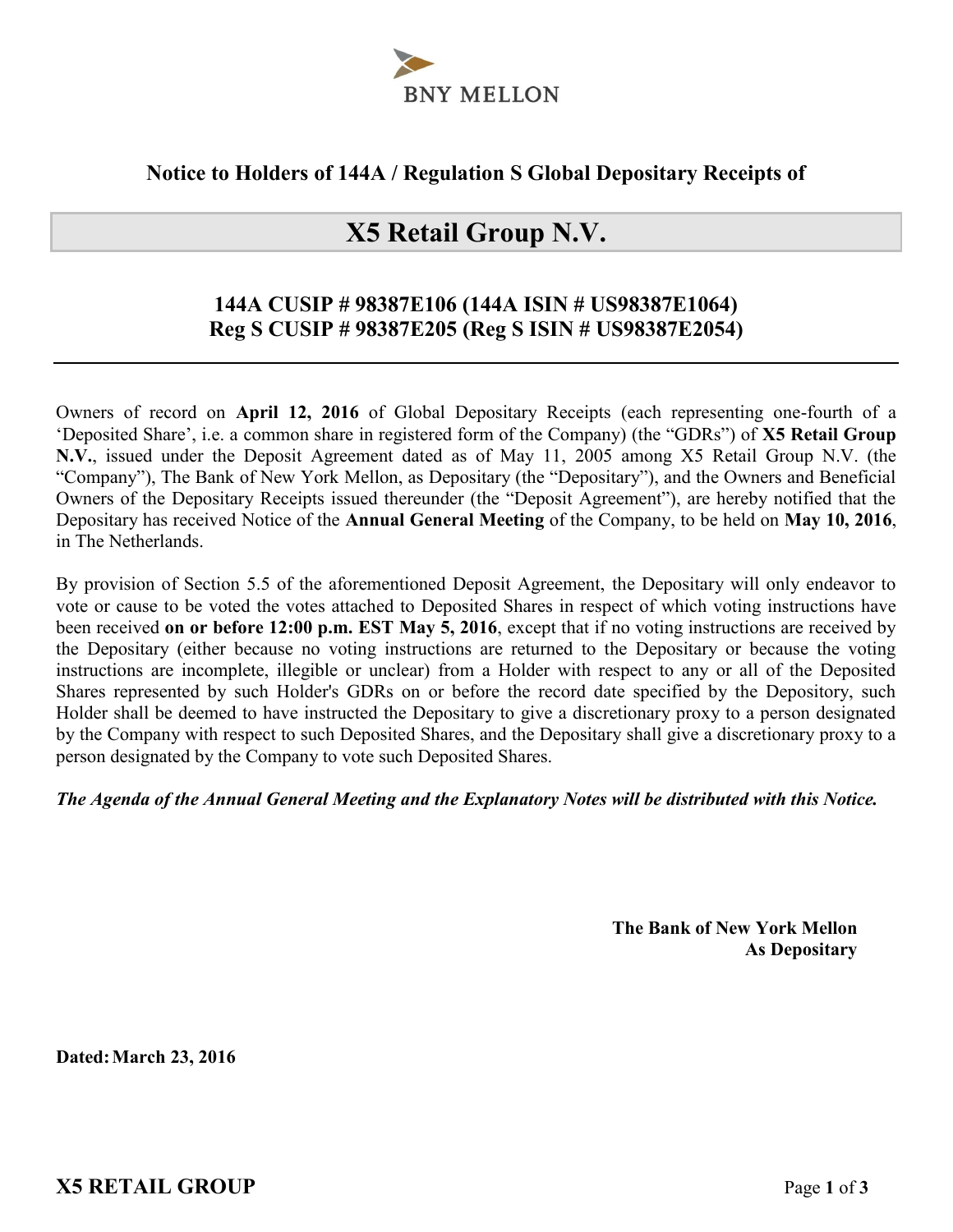## **ANNUAL GENERAL MEETING OF X5 RETAIL GROUP N.V.**

| TO:                        | The Bank of New York Mellon, ADR Proxy Group/ Mediant Communications<br>Email: voteadr@mediantonline.com<br>BNY Mellon Contact: Jenell Wilkie (212) 815-4191 |
|----------------------------|--------------------------------------------------------------------------------------------------------------------------------------------------------------|
| <b>RE: X5 RETAIL GROUP</b> | Annual General Meeting to be held on May 10, 2016                                                                                                            |
|                            | FROM: Name / Company Name / Company Name                                                                                                                     |
|                            |                                                                                                                                                              |
| DTC PARTICIPANT NUMBER:    |                                                                                                                                                              |
|                            | Mandatory for 144A only                                                                                                                                      |
|                            |                                                                                                                                                              |
|                            | SIGNATURE: Authorized Signatory Name, Signature / Medallion for 144A only                                                                                    |
|                            |                                                                                                                                                              |
|                            | <b>CONTACT INFO:</b> Telephone / Fax Number / E-mail Address                                                                                                 |
|                            | TOTAL NUMBER 144 ADRs (CUSIP # 98387E106)                                                                                                                    |
|                            | HELD AS OF APRIL 12, 2016:                                                                                                                                   |
|                            | <b>TOTAL NUMBER REG S GDRs (CUSIP # 98387E205)</b>                                                                                                           |
|                            |                                                                                                                                                              |
|                            | <b>NUMBER 144 A ADRs BEING VOTED:</b>                                                                                                                        |
|                            | <b>NUMBER REG S GDRs BEING VOTED:</b>                                                                                                                        |
|                            |                                                                                                                                                              |

# **X5 Retail Group N.V. Annual General Meeting May 10, 2016**

**The above-noted holder of 144 A / Reg S Global Depositary Receipts ("GDRs") of X5 RETAIL GROUP N.V. (the "Company") hereby requests and instructs The Bank of New York Mellon, as Depositary, to endeavor insofar as practicable, to vote or cause to be voted the number of Deposited Securities underlying the ADR/GDRs held as of close of business on April 12, 2016 at the Annual General Meeting of the Company to be held on May 10, 2016 in respect of the following resolutions:** 

> **THIS FORM MUST BE RECEIVED COMPLETED BY MAY 5, 2016 AT 12:00 PM EST TO BE VALID**